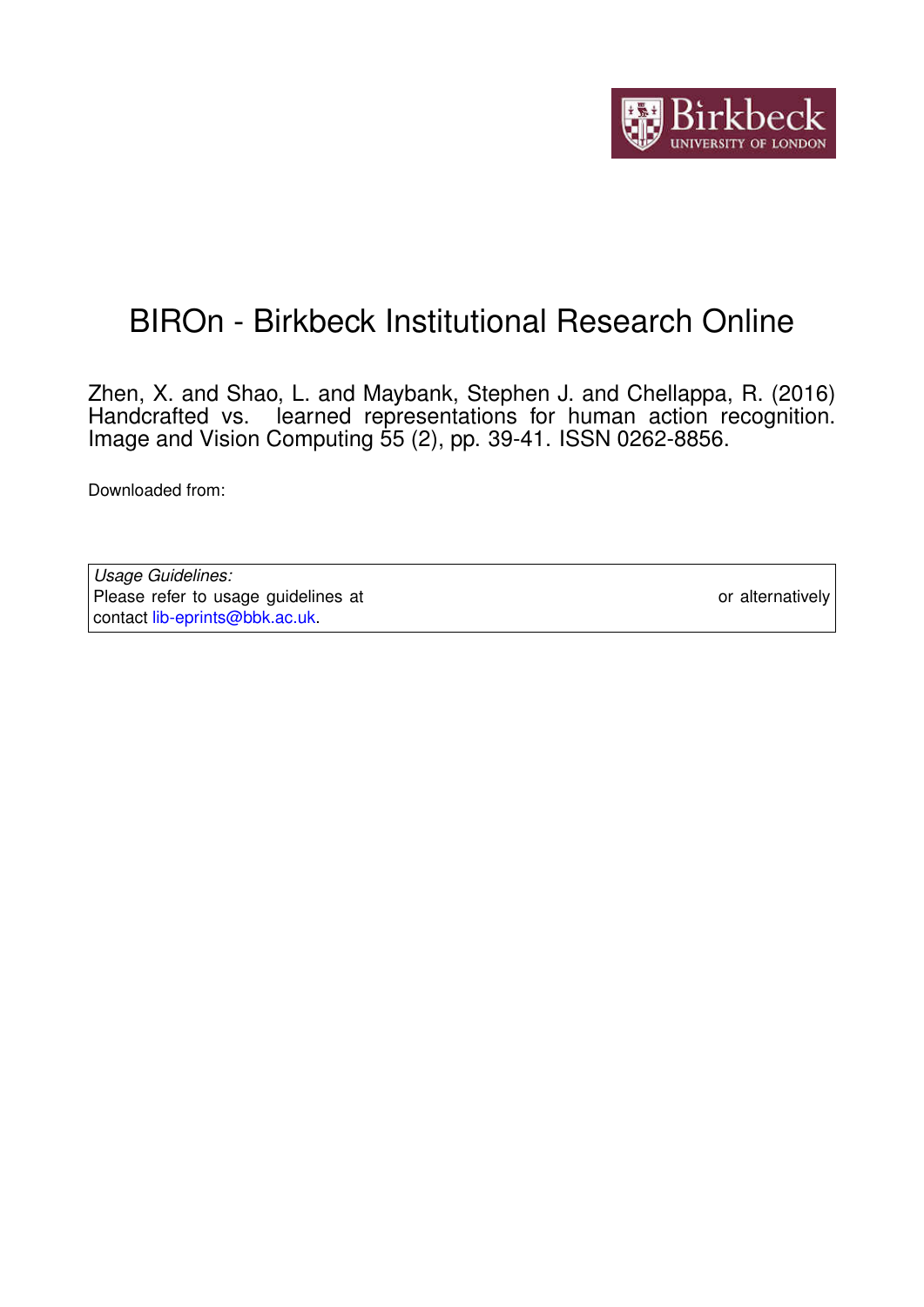# Handcrafted vs. Learned Representations for Human Action Recognition

# **1. Introduction**

Human action recognition as one of the most active topics in computer vision has long been in the last few decades, and its potential applications can be found in many important areas such as surveillance, video annotation, multimedia retrieval and human-computer interaction. Action representations including both local and holistic representations play a fundamental role in action recognition, and good action representations can largely improve recognition performance. Conventional methods were mainly developed based on low-level handcrafted features by feature engineering, e.g., histogram of three-dimensional oriented gradients (HOG3D), histogram of oriented gradients and histogram of optical flow (HOGHOF) and spatialtemporal oriented energies. Recently, feature learning has started to draw increasing interest in visual recognition, especially in the image domain for scene classification and digit recognition. Nevertheless, both feature learning and feature engineering have their advantages in visual representation which, however, remains less explored in the video domain for action recognition.

Feature engineering is able to incorporate human ingenuity and prior knowledge and remain widely used in both image and video domains for visual representations. Compared to feature learning, feature engineering enjoys the flexibility and computational efficiency, and does not rely on large sets of samples for training. Feature learning, e.g., deep learning, can directly learn data representations from raw training samples and detect data-driven features for specific tasks. In contrast to feature engineering, feature learning can extract and organize the discriminative information from the data, and novel applications can be constructed faster. In addition, feature learning algorithms, e.g., descriptor learning, can also construct objective functions by parameterization of handcrafted features to learn task-specific descriptors. Up until now, feature representation for action recognition is still a chal-

*Preprint submitted to Image and Vision Computing August 28, 2016*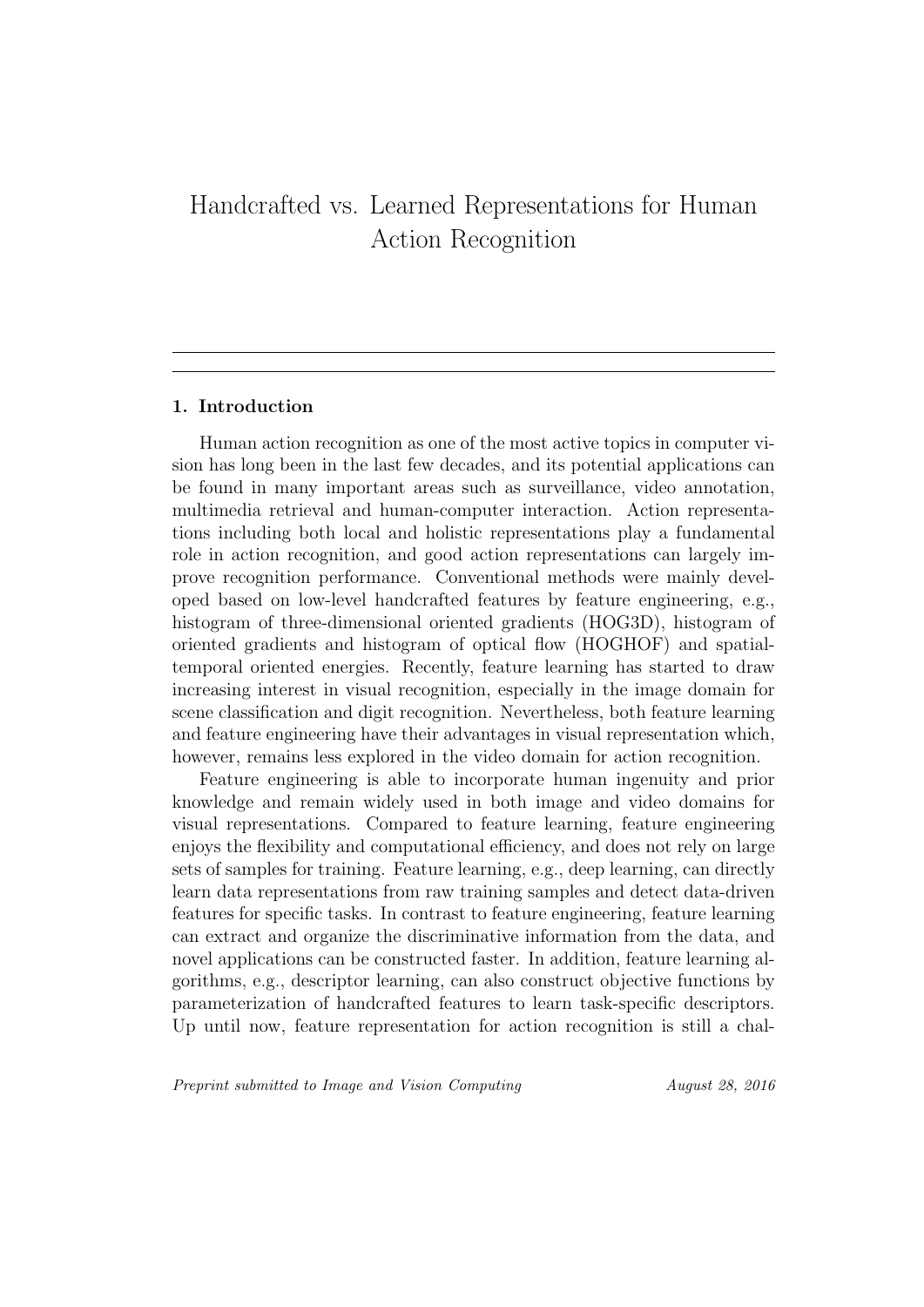lenging task far from being solved. It is highly desirable to design efficient and effective action representations by both feature engineering and feature learning, which will boost the progress of human action recognition towards practical applications.

This special issue targets researchers of broad fields from diverse communities, including machine learning, computer vision and pattern recognition and will encourage novel theories and advanced techniques of feature learning/engineering for human action recognition. The aim of this special issue is to collect publications of high quality papers on technical developments and practical applications around feature learning/engineering for both local and holistic representations of human actions.

#### **2. Overview of accepted papers**

Accepted papers cover a broad range of algorithms for spatial-temporal feature learning in human action recognition, which includes mid-level feature representation, deep learning, cross-domain transfer learning and metric learning, etc. We have received 21 submissions from all over the world and 12 of them have been finally accepted based on a strict and comprehensive review process. Each manuscript has been assigned to at least two peer reviewers and gone through at least two rounds of review.

#### *2.1. A survey*

The article "From handcrafted to learned representations for human action recognition: A survey" provides a timely and comprehensive survey of feature representation algorithms in up-to-date human action recognition systems. As the first survey that covers both handcrafted and learning-based action representations, this survey paper explicitly discusses the superiorities and limitations of exiting techniques from both kinds. This paper provides comprehensive analysis and comparisons between learning-based and handcrafted action representations respectively, which will serve as a guideline to inspire action recognition researchers towards the study of both kinds of representation techniques.

#### *2.2. Mid-level feature representation*

Mid-level feature representations, e.g., the bag-of-word (BoW) model, and vector of locally aggregated descriptors (VLAD), have been playing an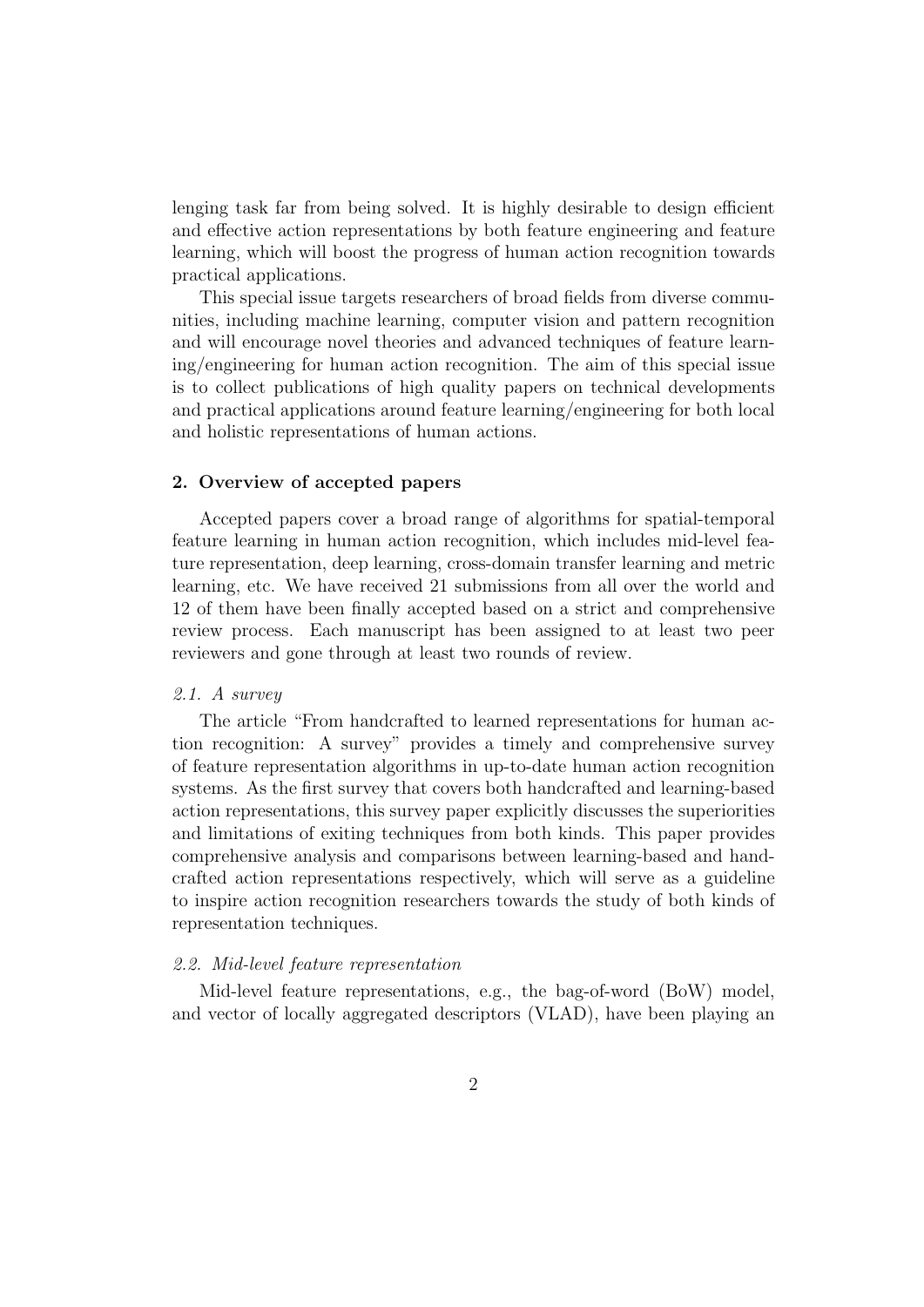important role in human action recognition. A lot of improvement has been developed to enhance the mid-level representation models.

The article "Towards optimal VLAD for human action recognition from still images " proposes a optimized vector of locally aggregated descriptors (VLAD) for human action recognition from still images. In this work, VLAD has been improved by tackling three important issues including empty cavity, ambiguity and pooling strategies, which have been less investigated. The empty cavity limits the performance of VLAD and has long been overlooked. Moreover, the generalized max pooling (GMP) is for the first time incorporated to replace sum pooling in VLAD, which is more reliable for the final representation with improved performance. Experiments on four widely-used benchmarks to validate effectiveness of the optimized VLAD for human action recognition from still images.

The article "Robust geometric *ℓp*-norm feature pooling for image classification and action recognition" provides a new feature pooling algorithm in mid-level feature representation. This work generalizes previous pooling methods toward a weighted *ℓp*-norm spatial pooling function tailored for class-specific feature spatial distribution. Optimizing such a pooling function toward discriminative class separability that is subject to a spatial smoothness constraint yields a so-called geometric *ℓp*-norm pooling (GLP) method. Moreover, to handle the variation of object scale/position, an effective selfalignment step during both learning and testing to adaptively adjust the pooling weights for individual images, which leads to a robust version of GLP (RGLP).

The article "Action recognition by joint learning" proposes a novel action recognition method that simultaneously learns middle-level representation and classifier by jointly training a multi-nominal logistic regression (MLR) model and a discriminative dictionary. In this work, mid-level representations obtained by sparse coding by treating as latent variables of MLR, captures the structure of low-level features and thus is more discriminate. Dictionary learning and the MLR model training are integrated into one objective function for considering the information of categories, which achieves a discriminative dictionary modulated by MLR for improved performance.

The article "Dynamic texture recognition with video set based collaborative representation" proposes a novel video set based collaborative representation for dynamic texture classification. In this work, a regularized collaborative representation model is proposed to code the LBP histograms of the query video sets over the LBP histograms of the training video sets.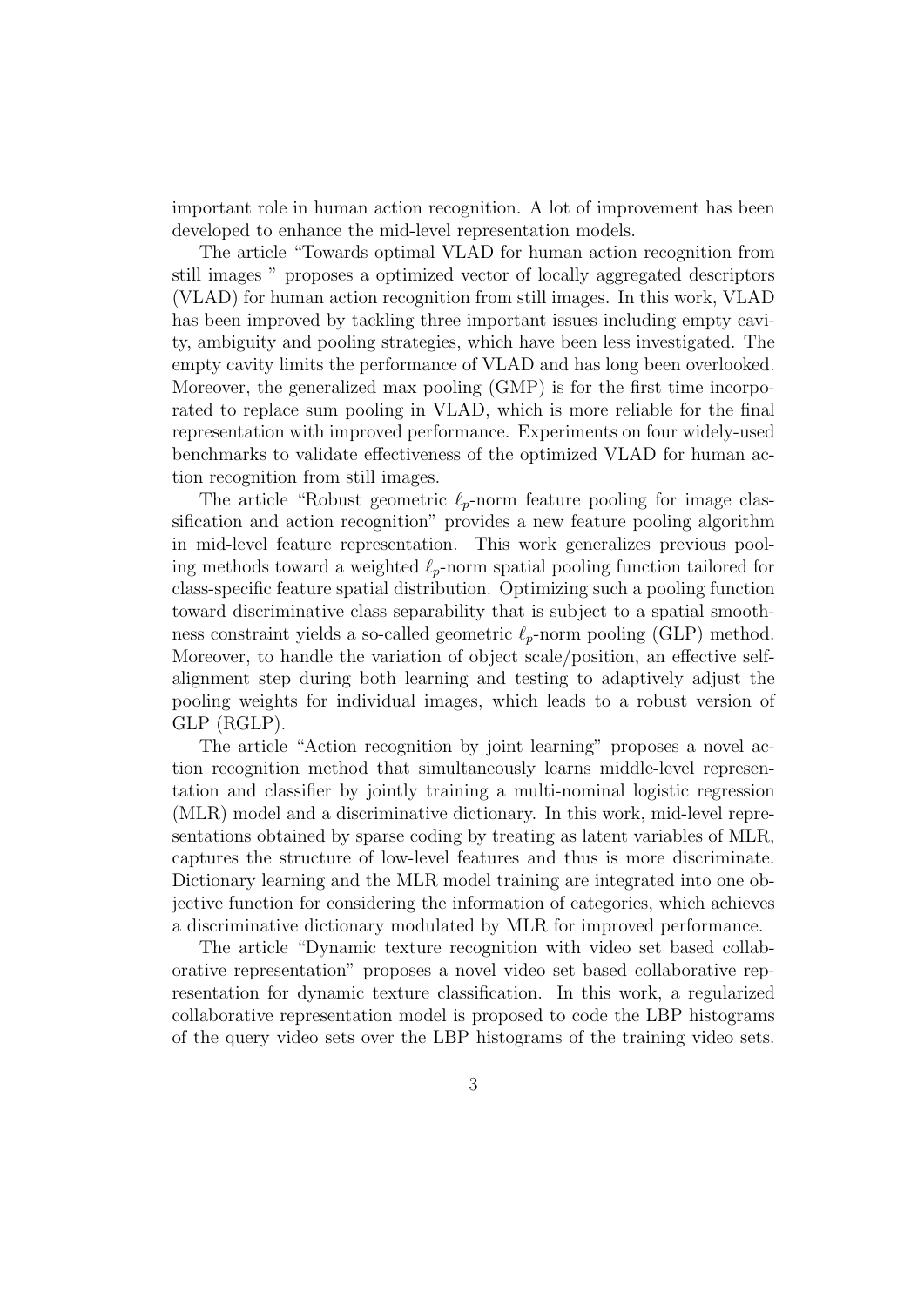The distance between the query video set and the training video sets can be calculated based on the coding coefficients for classification.

# *2.3. Deep learning*

While handcrafted features are still widely used for human action representation, deep learning based feature representation has also started to be explored for human action recognition.

The article "3D-based Deep Convolutional Neural Network for action recognition with depth sequences" introduces a new deep learning based method for action recognition in depth sequences. In this work, a 3D-based Deep Convolutional Neural Network (3D2CNN) to directly learn spatiotemporal features from raw depth sequences. A joint based feature vector named JointVector is computed for each sequence by taking into account the simple position and angle information between skeleton joints. The support vector machine (SVM) classification results from 3D2CNN learned features and JointVector are fused to achieve final action recognition.

The article "Deep and fast: Deep learning hashing with semi-supervised graph construction" proposes a semi-supervised deep learning hashing (DL-H) method for fast multimedia retrieval. Visual and label information is combined to learn an optimal similarity graph that can more precisely encode the relationship among training data, bases on which hash codes are generated. A deep convolutional network is applied to simultaneously learn a good multimedia representation and a set of hash functions.

#### *2.4. Cross-domain transfer learning*

Cross-domain transfer learning as one of the most important machine learning techniques has also been investigated for human action recognition, which is especially suitable in multi-view and cross-dataset scenarios.

The article "Cross-view action recognition by cross-domain learning" proposes a novel cross-view human action recognition method by discovering and sharing common knowledge among different video sets captured in multiple viewpoints. In this work, a specific view is treated as target domain and the rest as source domains, and the cross-view action recognition is cast into a cross-domain learning framework. Based on the BoW model based representation, two transformation matrices are learned to transform original action feature from different views into one common feature space. The method has been evaluated on two datasets: IXMAS and TJU, showing competitive performance.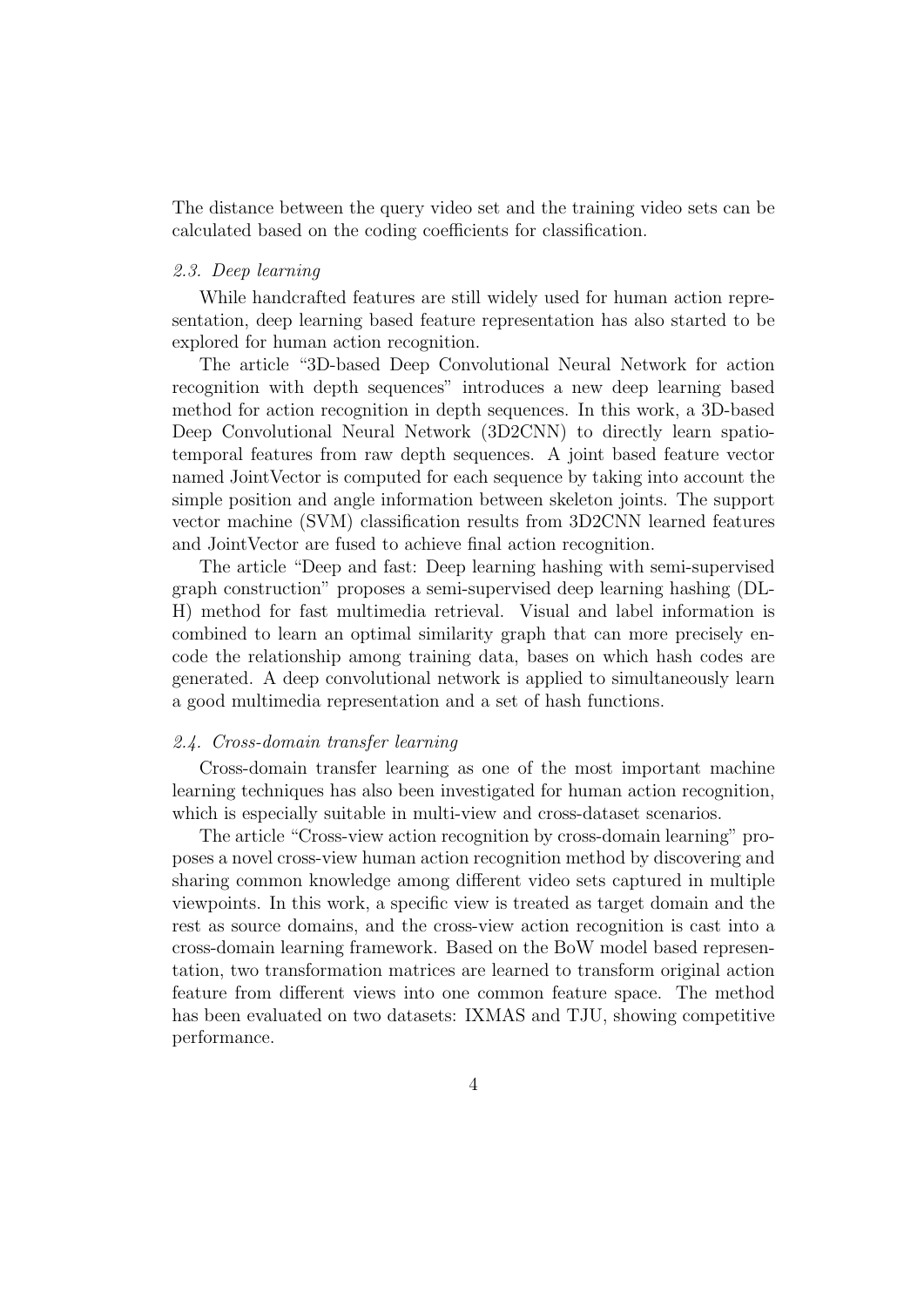The article "Cross-domain action recognition via collective matrix factorization with graph Laplacian regularization" presents a cross-domain action recognition framework by utilizing some labeled data from other data sets as the auxiliary source domain. To map data from different domains into the same abstract space and boost the action recognition performance, a method named collective matrix factorization with graph Laplacian regularization (CMFGLR) is proposed. The approach is built upon techniques of collective matrix factorization and an optimal linear classifier. Moreover, label consistency across different domains and the local geometric consistency in each domain are explored as a graph Laplacian regularization term to enhance the discrimination of learned features.

The article "Dual many-to-one-encoder-based transfer learning for crossdataset human action recognition" presents a new transfer learning method for cross-dataset human action recognition, which learns generalized feature representations across datasets. A novel dual many-to-one encoder architecture is proposed to extract generalized features by mapping raw features from source and target datasets to the same feature space. Experiments on pairs of benchmark human action datasets demonstrate state-of-the-art performance.

#### *2.5. Metric learning*

Metric learning has also been a active topic in computer vision and machine learning. The article "Statistical adaptive metric learning in visual action feature set recognition" proposes a statistical adaptive metric learning (SAML) method by exploring various selections and combinations of multiple statistics in a unified metric learning framework. In this work, multiple statistics, include means, covariance matrices and Gaussian distributions, are explicitly mapped or generated in the Riemannian manifolds. Experimental evaluations are conducted on human action recognitions in both static and dynamic scenarios. Promising results demonstrate that the proposed method performs effectively for human action recognitions in the wild.

#### *2.6. Other methods*

The article "Using the conflict in Dempster-Shafer evidence theory as a rejection criterion in classifier output combination for 3D human action recognition" proposes a comprehensive solution to 3D human action recognition including feature extraction, classification, and multiple classifier combination. Two feature extraction methods, four different types of well-known